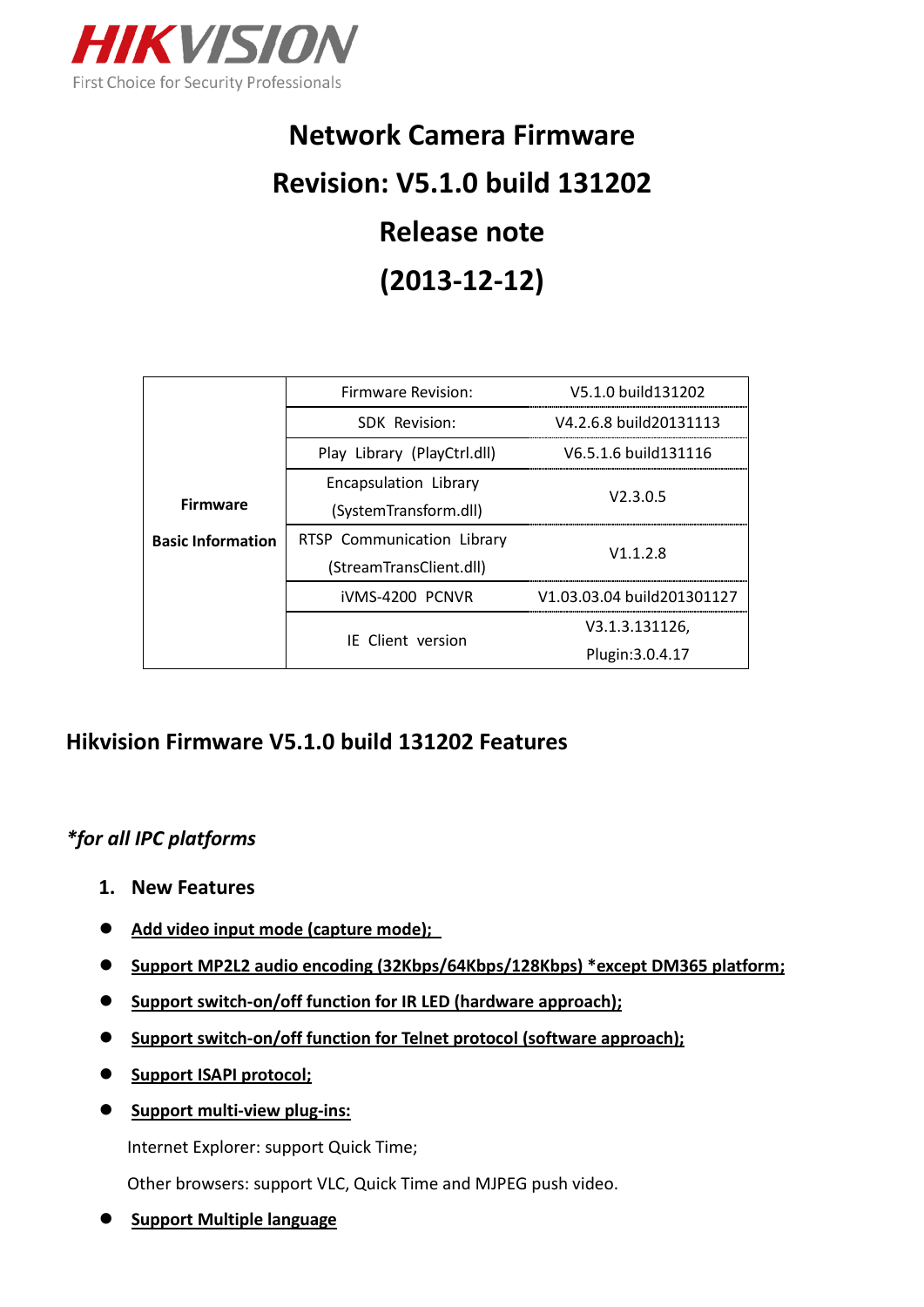

Simplified Chinese, Chinese Traditional, English, Russian, Turkish, Japanese, Korean, Thai,

Vietnamese, Estonian, Bulgarian, Hungarian, Czech, Slovakian, French, Italian, German, Spanish,

Portuguese, Polish, Greece, Dutch;

- **Support Bonjour protocol;**
- **Support HDD quota configuration for local storage;**
- **•** Support NAS user authentication;
- **Support ANR function (Automatic Network Replenishment);**
- **Support auto match upgrade, including TFTP direct connected upgrade, PCNVR and WEB client upgrade.**
- **Support private protocol preview.**

## **2. Improved Features**

## **Optimized Motion Detection function:**

Add configuration option: normal mode/expert mode;

Expert mode: support day/night separate setting; up to 8 configurable areas.

#### **Enriched the image settings**

Support day/night separate setting, including brightness, exposure time, contrast, sharpness, AGC,

White Balance, Defog, DNR, BLC, WDR, HLC, EIS and grayscale.

- **Support IPv6 address filtering;**
- **Support adding NAS server without reboot;**
- **Support image search by type;**
- **Optimized UpnP protocol;**
- **Solved Wi-Fi devices' reliability issue under DM365 platform;**
- **Optimized the upgrade interface's reliability;**
- **•** Solved the video streaming issue when booting up.
- **Optimized the IE Client's interface layout;**
- **PC-NVR supports snapshot in BMP and JPEG format (JPEG as default).**

## *\*for 2-line Network Cameras*

**1. New features**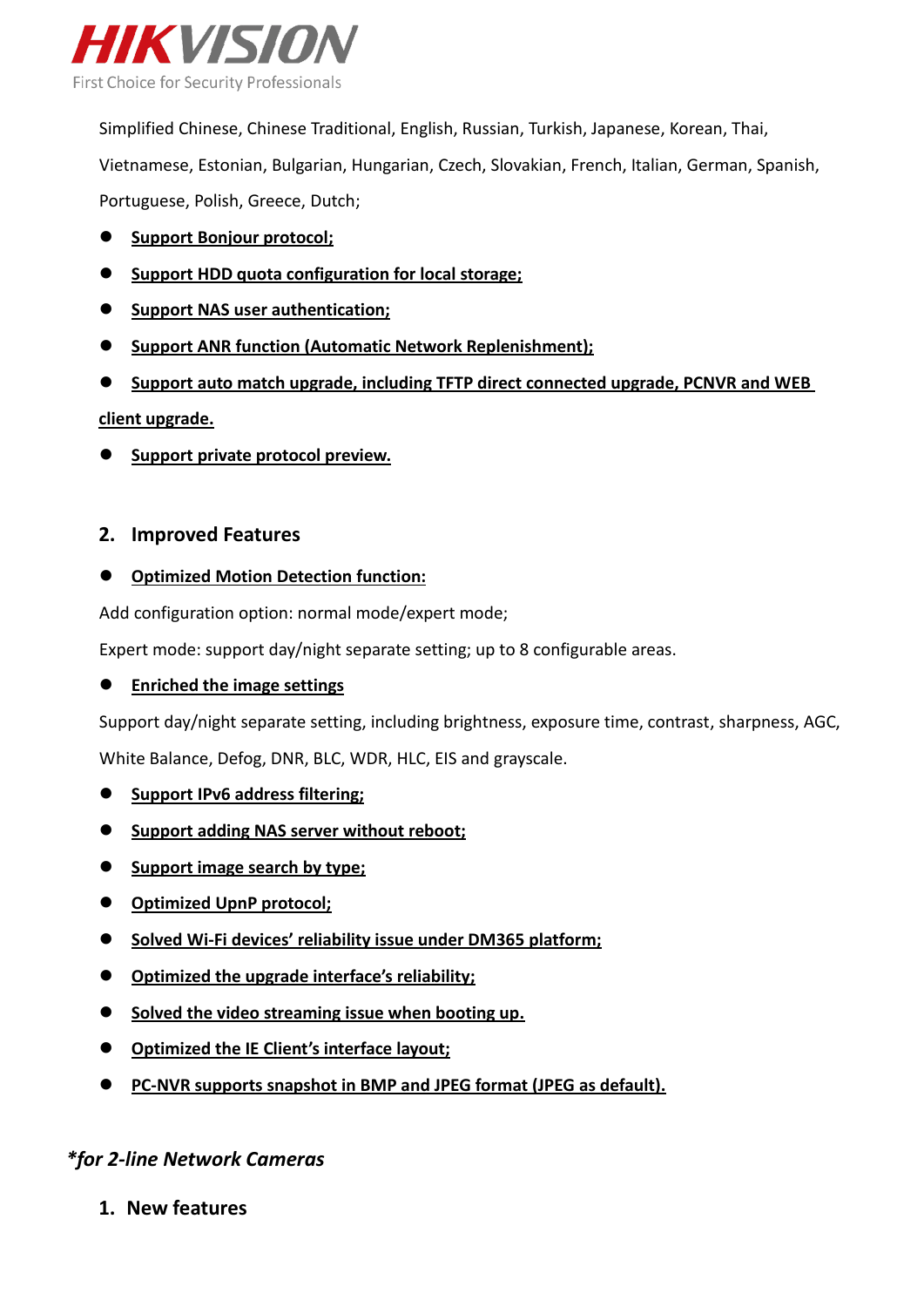

- **Support ROI (Region of Interest) codec;**
- **Support Rotate mode;**
- **Support surrounding noise filtering;**
- **Support echo cancellation for 24xx IR cube cameras;**
- **Support WPS connection;**
- **Support SVC (Scalable Video Coding) function.**
- **Support RTP watermark encapsulation**
- **2. Improved Features**
- **Solved no-interruption issue caused by OSD;**
- **Support 20fps at 3 Megapixel;**

## *\*for 4-line Network Cameras*

- **1. New features**
- **Support triple video streaming;**
- **Support ROI (Region of Interest) codec;**
- **Support face detection;**
- **Support SVC (Scalable Video Codec) function;**
- **Support Rotate Mode;**
- **Support ABF (Auto Back Focus) function;**
- **Support up to 20-ch preview;**
- $\bullet$  Support intrusion detection;
- **Support audio detection;**
- **Support defocus detection;**
- **Support defog;**
- **Support EIS (Electronic Image Stabilization);**
- **Support surrounding noise filtering;**
- **Support slow shutter;**
- **Support OSD up to 8 array;**
- **Support low latency mode;**
- **Support Smart IR;**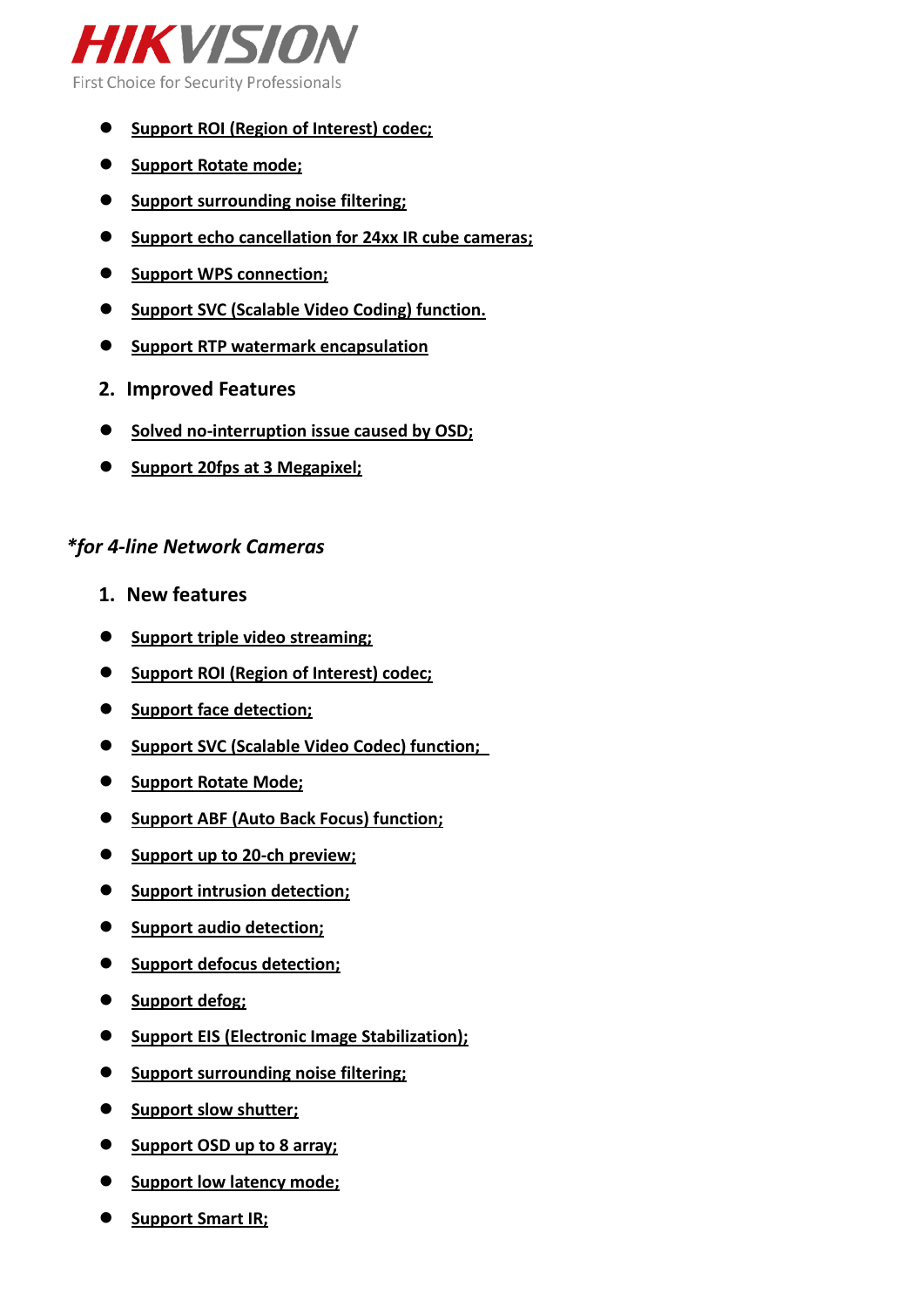

- $\bullet$  Support Scene Change Detection;
- **Support Auto Focus;**
- **Support P-Iris;**
- **Support WPS connection.**

## *\*for R3 platform Special Network Camera DS-2CD6026FHWD*

- **1. New features**
- **Support low latency;**
- **Support Scene Change detection;**
- **Support triple video stream;**
- **Support ROI (Region of Interest) codec;**
- **Support Face Detection;**
- **Support SVC (Scalable Video Codec) function;**
- **Support Rotate Mode;**
- **Support ABF (Auto Back Focus) function;**
- **Support up to 20-ch preview;**
- **Support intrusion detection;**
- $\bullet$  Support audio detection;
- **Support defocus detection;**
- **Support defog;**
- **Support EIS (Electronic Image Stabilization);**
- **Support surrounding noise filtering;**
- **Support slow shutter;**

## *\*for DM365 platform Network Cameras*

- **2. Improved Features**
- **Support AD4642 audio chip compatibility;**
- **Optimized OSD layout;**
- **Improved OSD reliability issue;**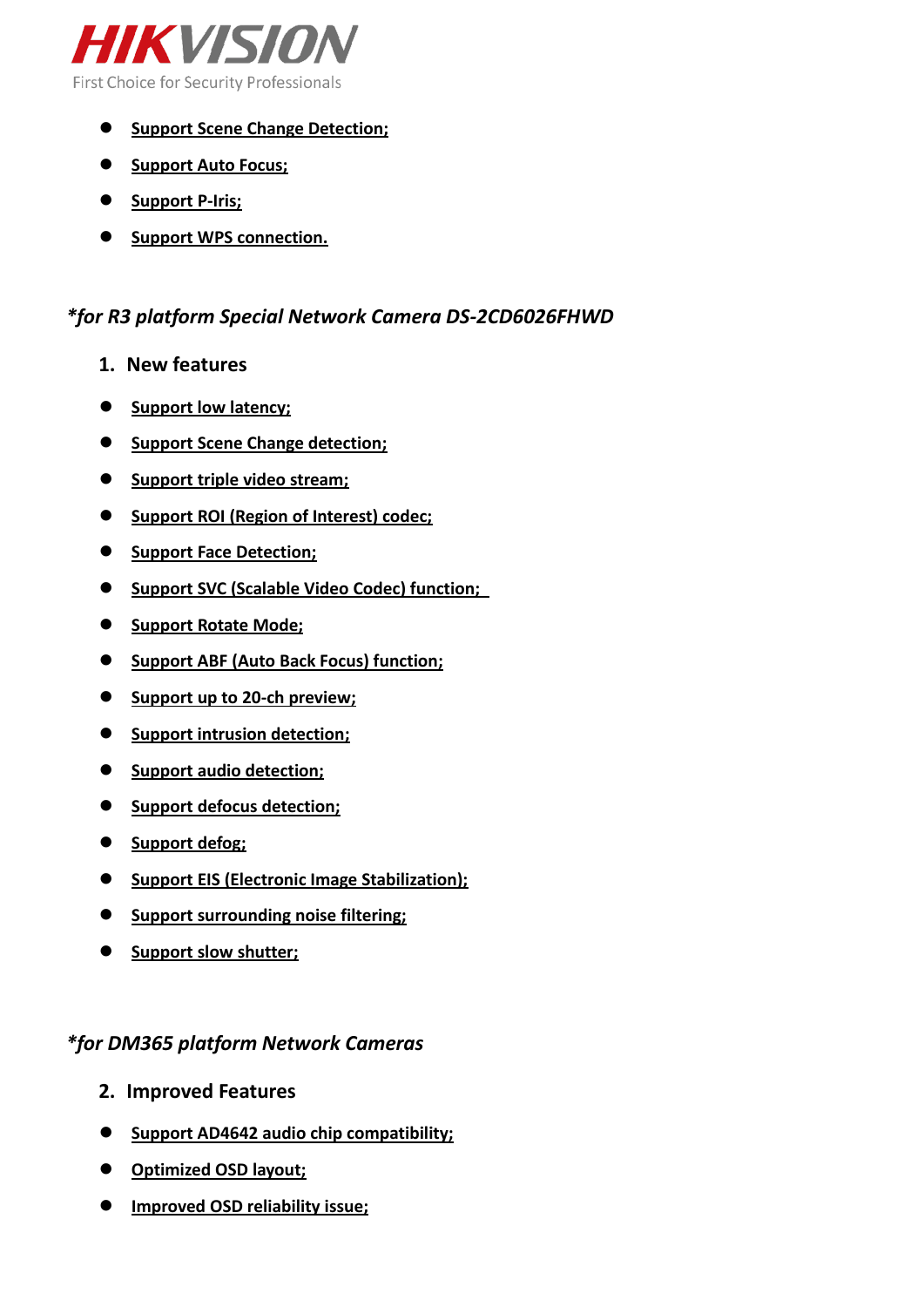

**Improved the wireless devices' reliability.**

## **Compatibility Update**

## **NVR access version:**

Netra platform 9016-ST: V3.0.1 build130828;

8107 platform 7604-SE: V2.3.4 build130704;

- **HIKCGI 2.0; ISAPI 2.0; PSIA 1.1;**
- **ONVIF 2.2(profile S) Official test version V13.06;**
- **NUUO:**
	- 1. Version: 4.1.12, drive version: 2.17;
	- 2. Protocol: HIKCGI

#### **Milestone**

- 1. Version: Milestone Enterprise 8.1a, Milestone Corporate 6.0a;
- 2. Drive Version: Driver 6.9
- 2. Protocol: ONVIF

#### **Excaqvision**

- 1. Version: 5.8.1
- 2. Protocol: HIKCGI, ONVIF

## **NAS(Only test for Brainaire)**

DS-A2016R, DS-A1016RS V2.2.0-7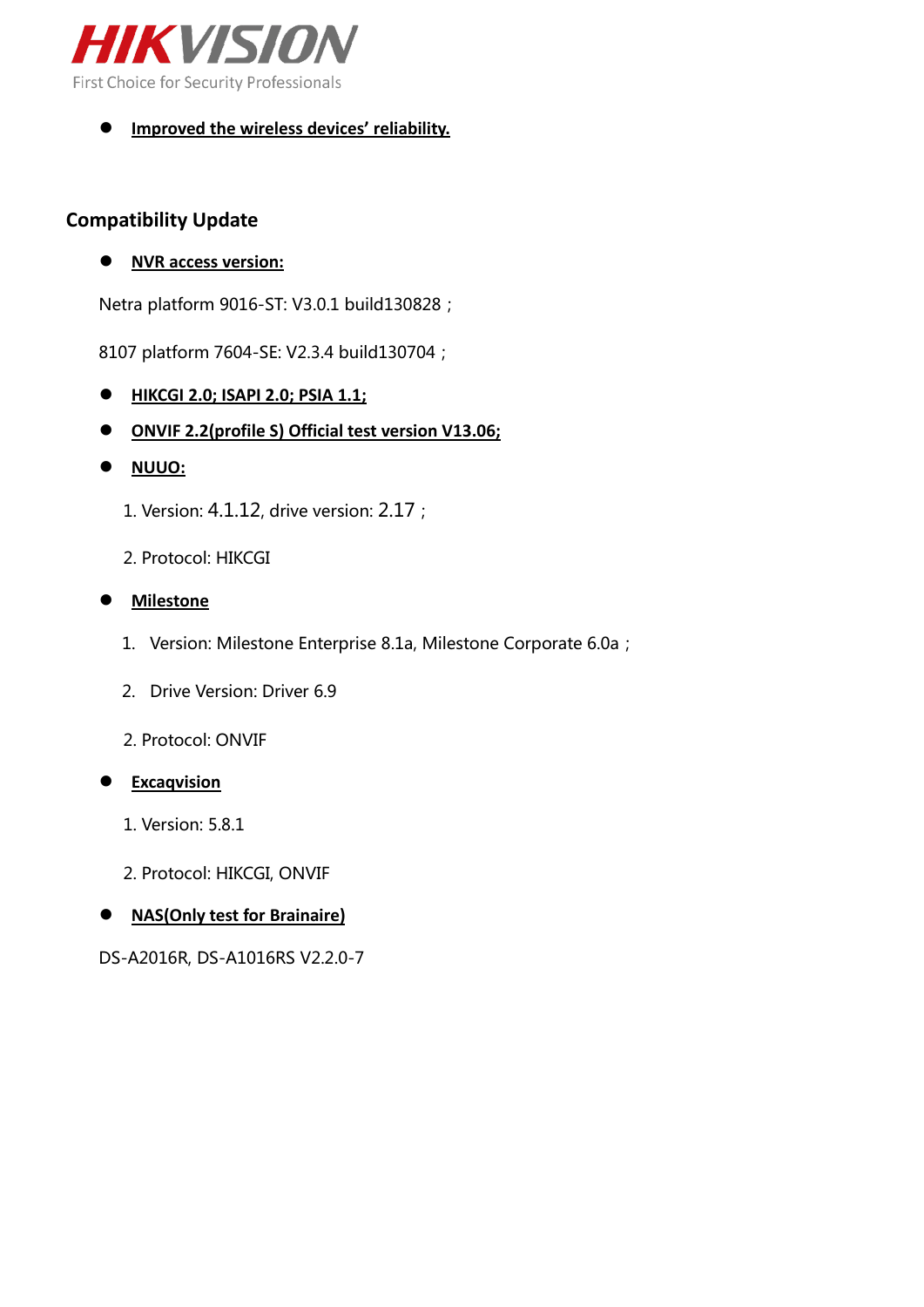

## **Customer Impact and Recommended Action**

This update refers to function/compatibility improvement and will take effect automatically after the

Date of Change. We are very sorry for any inconvenience of use-habit changes caused by this action. For any questions and request for this firmware, please contact our local technical support team.

#### *Remarks:*

- Hikvision reserves the right to change, alter or withdraw the above notification without prior notice.
- **•** Product design and specifications are subject to change without prior notice.
- The Hikvision firmware may contain defects or errors known as errata which may cause the product to deviate from published specifications. Current characterized errata are available on request.
- Hikvision is not liable for any typing or printing errors.

Hikvision Digital Technology CO., Ltd. No. 700 Dongliu Road, Binjiang District, Hangzhou 310052, China Tel: +86-571-8807-5998 FAX: +86-571-8993-5635 Email: overseabusiness@hikvision.com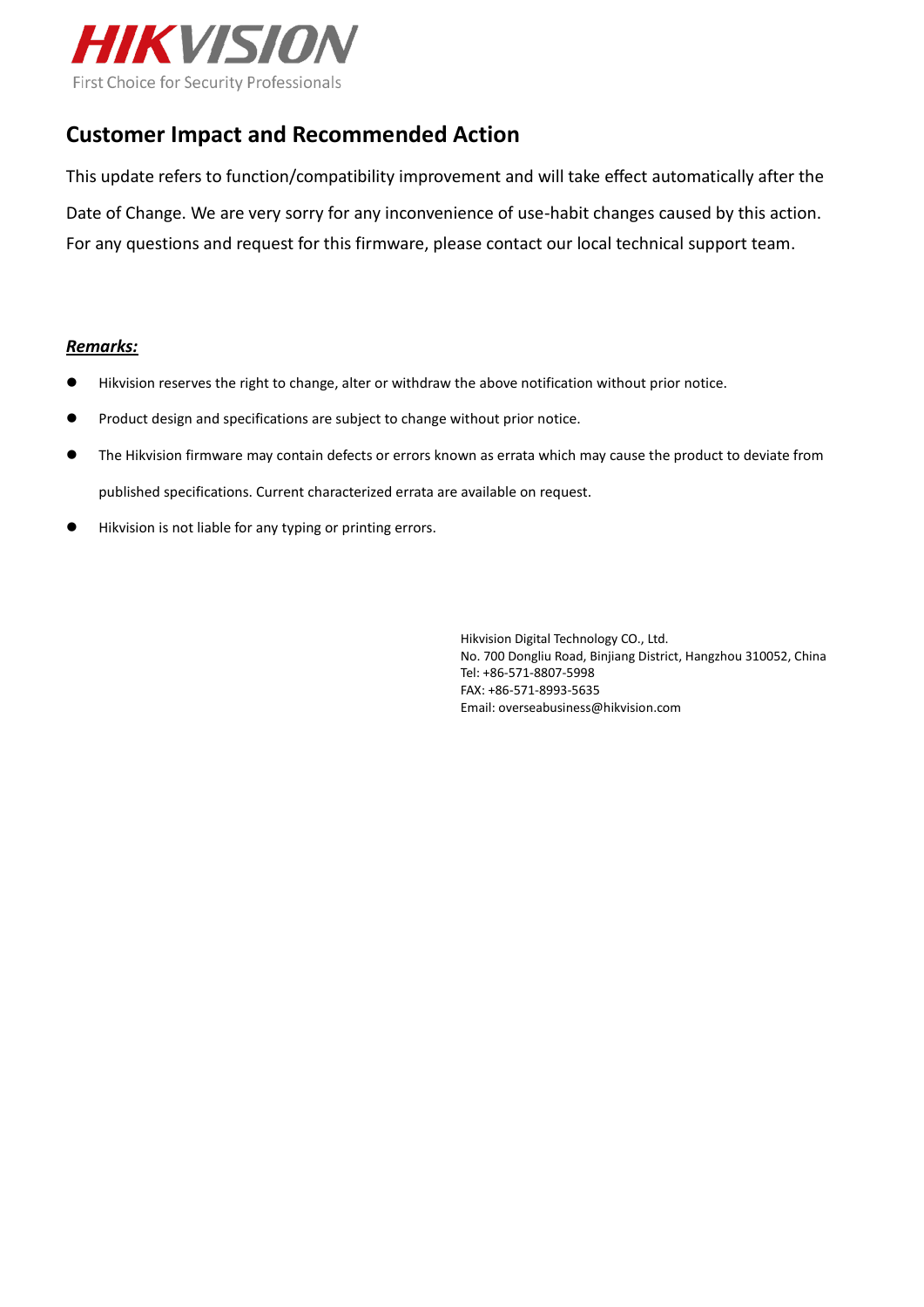

| <b>Supported Product List (DM365 Platform)</b> |                            |                                                        |
|------------------------------------------------|----------------------------|--------------------------------------------------------|
| <b>Product Category</b>                        | <b>Model Number</b>        | <b>Product Description</b>                             |
| <b>Box Camera</b>                              | DS-2CD833F-E(W)            | VGA, Wi-Fi optional                                    |
| <b>Box Camera</b>                              | DS-2CD893P(N)F-E(W)        | 4CIF, PAL/NTSC, Wi-Fi optional                         |
| <b>Box Camera</b>                              | DS-2CD893P(N)FWD-E(W)      | 4CIF, PAL/NTSC, WDR, Wi-Fi optional                    |
| <b>Box Camera</b>                              | DS-2CD863P(N)F-E(W)        | 1.3MP, PAL/NTSC, Wi-Fi optional                        |
| <b>Box Camera</b>                              | DS-2CD864-E(W)             | 1.3MP, Low-light, Wi-Fi optional                       |
| <b>Box Camera</b>                              | DS-2CD864FWD-E(W)          | 1.3MP, WDR, Low-light, Wi-Fi optional                  |
| <b>Box Camera</b>                              | DS-2CD853F-E(W)            | 2MP, Wi-Fi optional                                    |
| <b>Box Camera</b>                              | DS-2CD855F-E               | 2MP, Low-light, Full-HD                                |
| <b>Box Camera</b>                              | DS-2CD854F-E(W)            | 3MP, Full HD, Wi-Fi optional                           |
| <b>Box Camera</b>                              | DS-2CD854FWD-E(W)          | 3MP, WDR, Full HD, Wi-Fi optional                      |
| <b>Box Camera</b>                              | DS-2CD883F-E(W)            | 5MP, Full HD, Wi-Fi optional                           |
| <b>Indoor Dome Camera</b>                      | DS-2CD733F-E(I)(Z)         | VGA, IR & Motorized VF lens optional                   |
| <b>Indoor Dome Camera</b>                      | DS-2CD793P(N)F-E(I)(Z)     | 4CIF, PAL/NTSC, IR & Motorized VF lens optional        |
| <b>Indoor Dome Camera</b>                      | DS-2CD793P(N)FWD-E(I)(Z)   | 4CIF, WDR, PAL/NTSC, IR & Motorized VF lens optional   |
| <b>Indoor Dome Camera</b>                      | DS-2CD763P(N)F-E(I)(Z)     | 1.3MP, PAL/NTSC, IR & Motorized VF lens optional       |
| <b>Indoor Dome Camera</b>                      | DS-2CD764F-E(I)(Z)         | 1.3MP, Low-light, IR & Motorized VF lens optional      |
| <b>Indoor Dome Camera</b>                      | DS-2CD764FWD-E(I)(Z)       | 1.3MP, WDR, Low-light, IR & Motorized VF lens optional |
| <b>Indoor Dome Camera</b>                      | DS-2CD753F-E(I)(Z)         | 2MP, IR & Motorized VF lens optional                   |
| <b>Indoor Dome Camera</b>                      | DS-2CD755F-E(I)            | 2MP, Full HD, Low-light, IR optional                   |
| <b>Indoor Dome Camera</b>                      | DS-2CD754F-E(I)(Z)         | 3MP, Full HD, IR & Motorized VF lens optional          |
| <b>Indoor Dome Camera</b>                      | DS-2CD754FWD-E(I)(Z)       | 3MP, WDR, Full HD, IR & Motorized VF lens optional     |
| Indoor Dome Camera                             | DS-2CD783F-E(I)            | 5MP, Full HD, IR optional                              |
| <b>Outdoor Dome Camera</b>                     | DS-2CD7233F-E(I)Z(H)       | VGA, IR & Heater optional                              |
| <b>Outdoor Dome Camera</b>                     | DS-2CD7293P(N)F-E(I)Z(H)   | 4CIF, PAL/NTSC, IR & Heater optional                   |
| <b>Outdoor Dome Camera</b>                     | DS-2CD7293P(N)FWD-E(I)Z(H) | 4CIF, WDR, PAL/NTSC, IR & Heater optional              |
| <b>Outdoor Dome Camera</b>                     | DS-2CD7263P(N)F-E(I)Z(H)   | 1.3MP, PAL/NTSC, IR & Heater optional                  |
| <b>Outdoor Dome Camera</b>                     | DS-2CD7264FWD-E(I)Z(H)     | 1.3MP, WDR, Low-light, IR & Heater optional            |
| <b>Outdoor Dome Camera</b>                     | DS-2CD7253F-E(I)Z(H)       | 2MP, IR & Heater optional                              |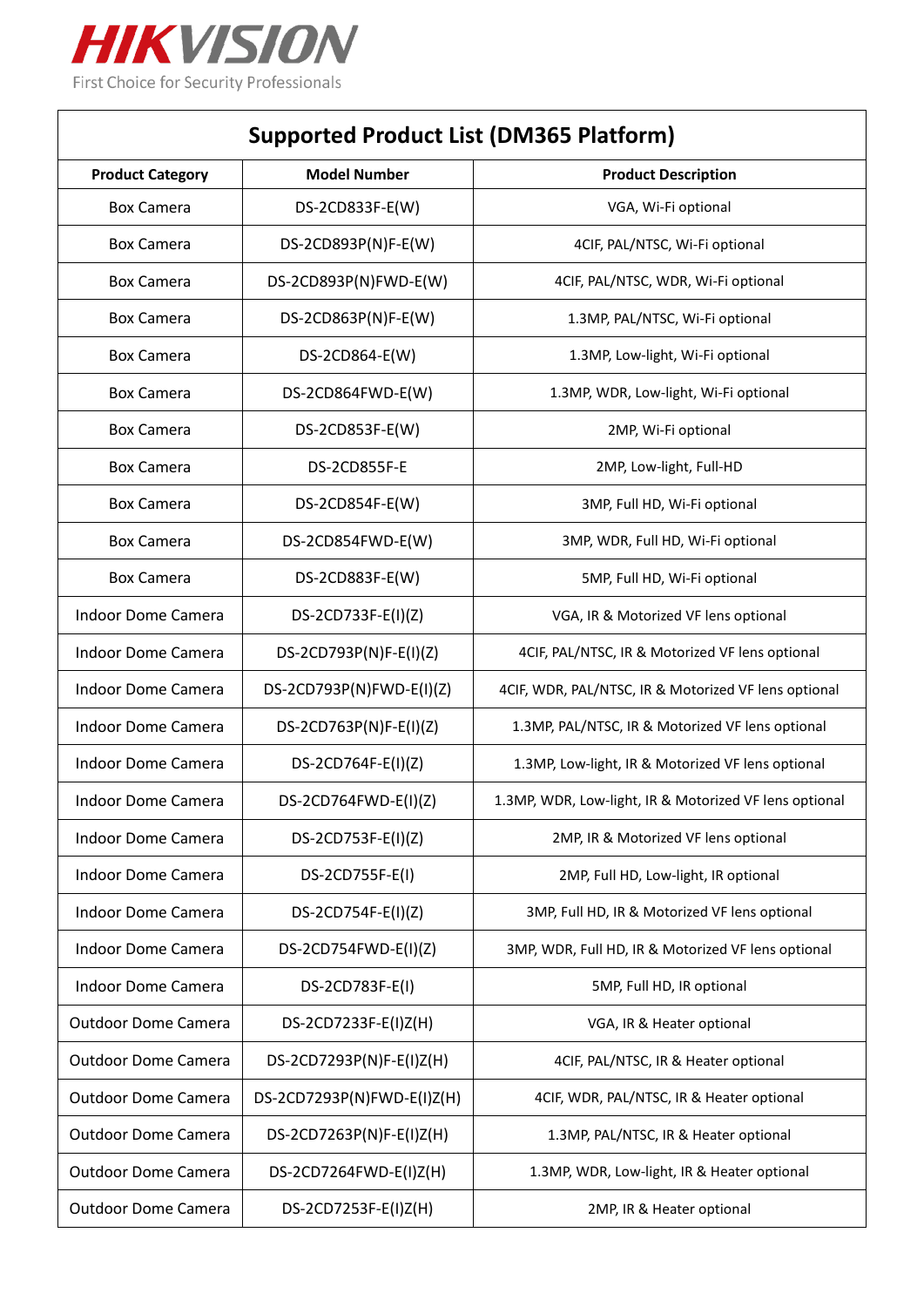

First Choice for Security Professionals

| <b>Outdoor Dome Camera</b>   | DS-2CD7254F-E(I)Z(H)   | 3MP, Full HD, IR & Heater optional                     |
|------------------------------|------------------------|--------------------------------------------------------|
| <b>Outdoor Dome Camera</b>   | DS-2CD7254FWD-E(I)Z(H) | 3MP, WDR, Full HD, IR & Heater optional                |
| <b>Outdoor Bullet Camera</b> | DS-2CD8233F-E(I)(Z)    | VGA, IR & Motorized VF lens optional                   |
| <b>Outdoor Bullet Camera</b> | DS-2CD8264F-E(I)(Z)    | 1.3MP, Low-light, IR & Motorized VF lens optional      |
| <b>Outdoor Bullet Camera</b> | DS-2CD8264FWD-E(I)(Z)  | 1.3MP, WDR, Low-light, IR & Motorized VF lens optional |
| <b>Outdoor Bullet Camera</b> | DS-2CD8253F-E(I)(Z)    | 2MP, IR & Motorized VF lens optional                   |
| <b>Outdoor Bullet Camera</b> | DS-2CD8255F-E(I)       | 2MP, Full HD, Low-light, IR optional                   |
| <b>Outdoor Bullet Camera</b> | DS-2CD8254F-E(I)(Z)    | 3MP, Full HD, IR & Motorized VF lens optional          |
| <b>Outdoor Bullet Camera</b> | DS-2CD8254FWD-E(I)(Z)  | 3MP, WDR, Full HD, IR & Motorized VF lens optional     |
| <b>Outdoor Bullet Camera</b> | DS-2CD8283F-E(I)       | 5MP, Full HD, IR optional                              |
| <b>Outdoor Bullet Camera</b> | DS-2CD864-EI3          | 1.3MP                                                  |
| Mini Dome Camera             | DS-2CD7133-E           | <b>VGA</b>                                             |
| Mini Dome Camera             | DS-2CD7164-E           | 1.3MP, Low-light                                       |
| Mini Dome Camera             | DS-2CD7153-E           | 2MP                                                    |
| <b>Indoor Cube Camera</b>    | DS-2CD8133F-E(W)       | VGA, Wi-Fi optional                                    |
| <b>Indoor Cube Camera</b>    | DS-2CD8153F-E(W)       | 2MP, Wi-Fi optional                                    |

| <b>Supported Product List (2-Line network camera)</b> |                     |                                                 |
|-------------------------------------------------------|---------------------|-------------------------------------------------|
| <b>Product Category</b>                               | <b>Model Number</b> | <b>Product Description</b>                      |
| Mini IR Bullet                                        | DS-2CD2012-I        | 1.3MP, IR                                       |
| Mini IR Bullet                                        | DS-2CD2032-I        | 3MP, IR                                         |
| <b>IR Fixed Dome</b>                                  | DS-2CD2112-I        | 1.3MP, IR                                       |
| <b>IR Fixed Dome</b>                                  | DS-2CD2132-I        | 3MP, IR                                         |
| <b>EXIR Bullet</b>                                    | DS-2CD2212-15       | 1.3MP, up to 50m IR                             |
| <b>EXIR Bullet</b>                                    | DS-2CD2232-15       | 3MP, up to 50m IR                               |
| <b>EXIR Turret</b>                                    | DS-2CD2312-I        | 1.3MP, up to 30m IR                             |
| <b>EXIR Turret</b>                                    | DS-2CD2332-I        | 3MP, up to 30m IR                               |
| IR Cube                                               | DS-2CD2412F-I(W)    | 1.3MP, IR, Wi-Fi optional                       |
| IR Cube                                               | DS-2CD2432F-I(W)    | 3MP, IR, Wi-Fi optional                         |
| <b>IR Mini Dome</b>                                   | DS-2CD2512F-I(S)(W) | 1.3MP, IR, Audio/Alarm optional, Wi-Fi optional |